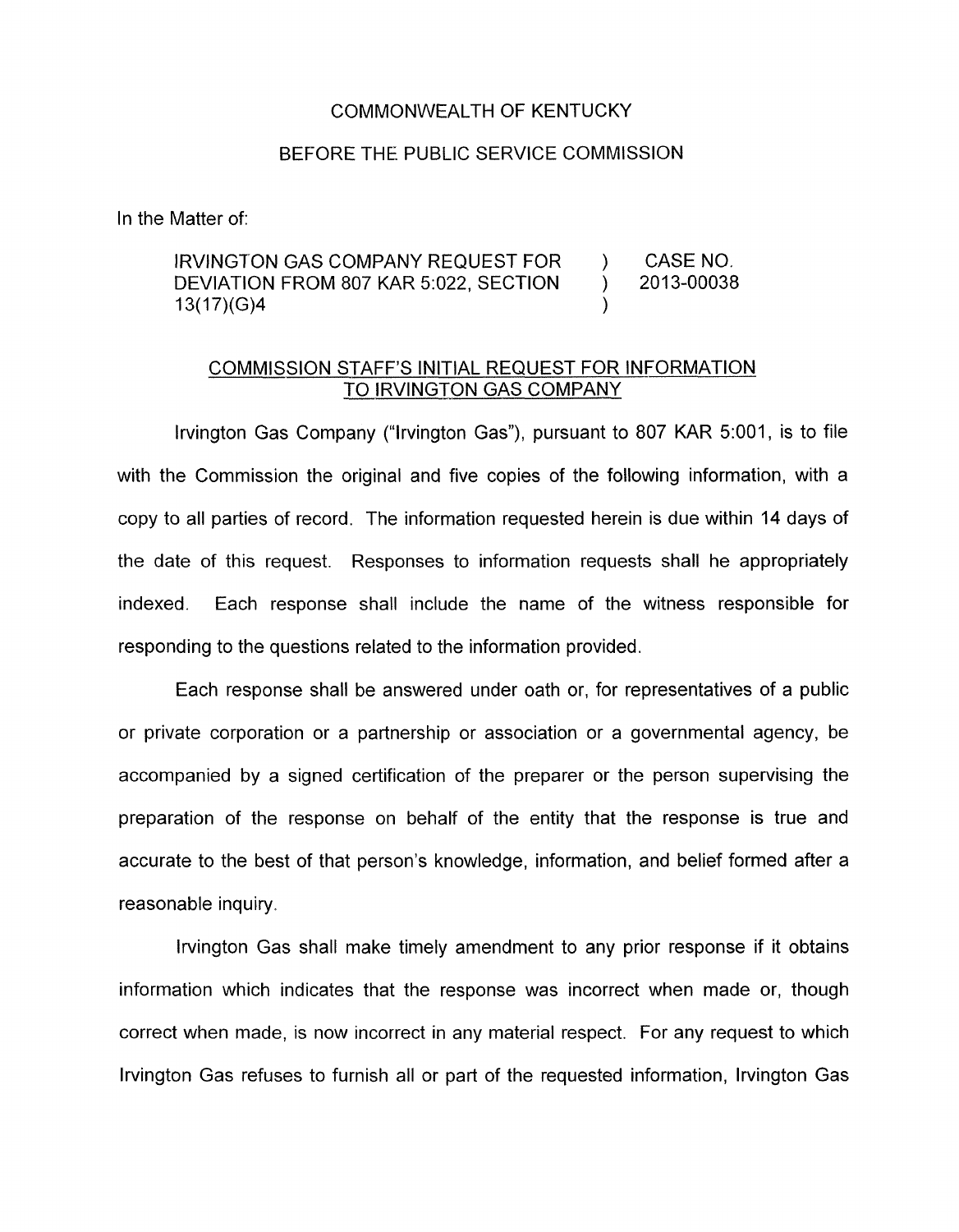shall provide a written explanation of the specific grounds for its failure to completely and precisely respond.

Careful attention should be given to copied material to ensure that it is legible. When the requested information has been previously provided in this proceeding in the requested format, reference may be made to the specific location of that information in responding to this request. When applicable, the requested information shall be separately provided for total company operations and jurisdictional operations.

The following questions pertain to each of Irvington Gas's systems in which propane is being delivered to customers via a pipeline system and therefore subject to Commission jurisdiction.

- 1. For each system, provide the following:
	- a. Number of customers being served;
	- b. Number of tanks and the capacity of each;
	- c. Specification of mains;
		- **I.**  Total length of pipelines per system;
		- ii. Size (diameter);
		- iii. Maximum Allowable Operating Pressure (MAOP);
		- iv. Actual operating pressure.

Provide a map showing the location and layout of all principal items of plant (i.e., tanks), as well as the location and size of distribution lines and service connections. Identify any schools, hospitals, and nursing home facilities located near each system. d.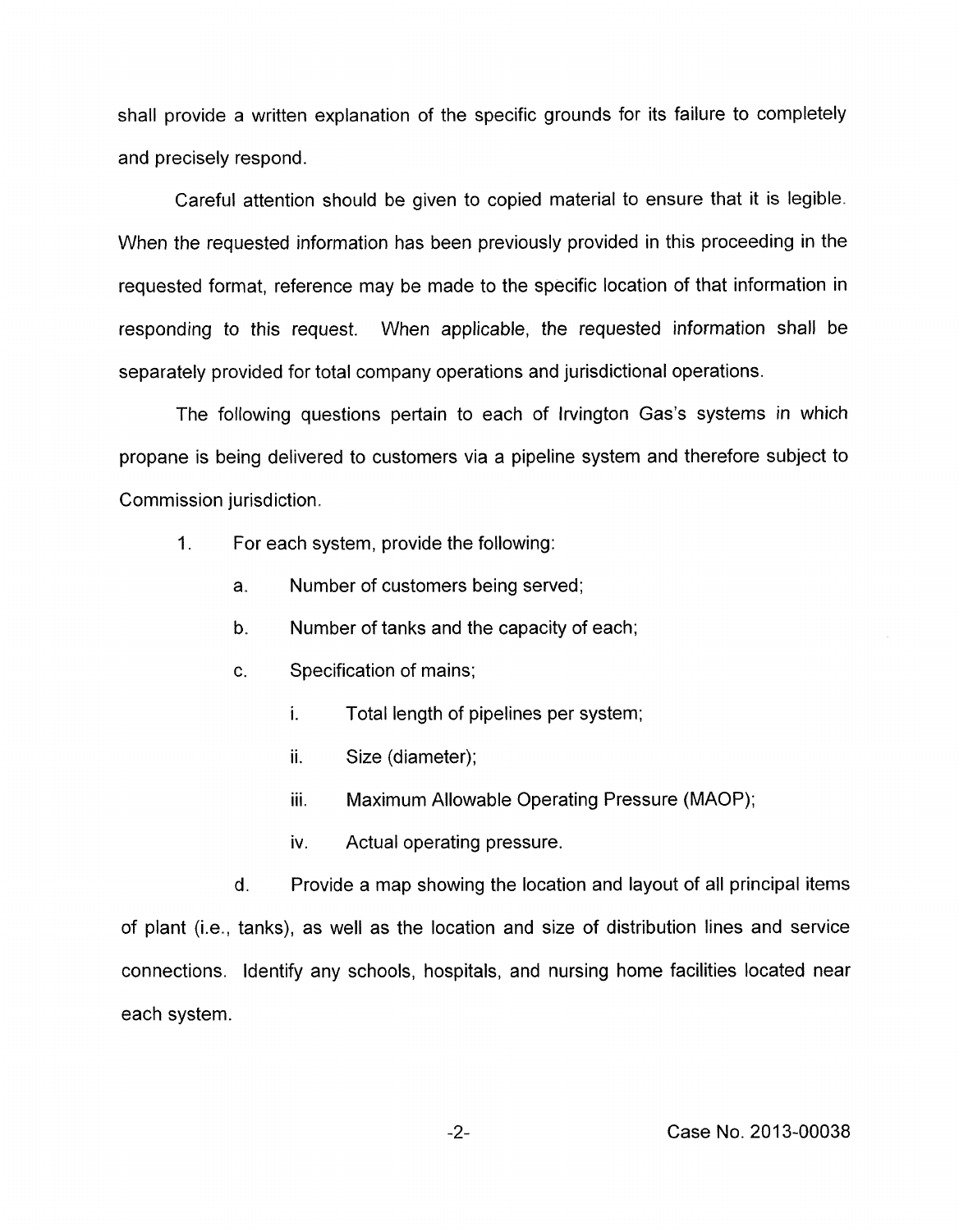2. In its application, lrvington Gas states since it is "receiving odorized product" and does "not add additional odorant to the product" it "should receive a waiver **from the regulations."** (Emphasis added). 807 KAR 5:022, Section 13(17)(g) requires the sampling of combustible gases to assure proper concentration of odorant. Specifically, it requires in part:

- Section  $13(17)(g)(1)$  Sampling of gases in each separately odorized system at approximate furthest point from injection of odorant.
- Section  $13(17)(g)(2)$  Sampling conducted with equipment designed to detect and verify proper level of odorant.
- Section  $13(17)(q)(4)$  Sampling for proper odorant level at least once each week. **e**

From which of these requirements is lrvington Gas seeking a deviation?

3. If deviations to 807 KAR 5:022, Section  $13(17)(g)(1)$ , (2), and (4) are granted, is lrvington Gas seeking deviations from 49 CFR 192.625(f) as well?

4. Does lrvington Gas rely solely on the documentation from the propane suppliers to determine the level of odorant in its system(s)?

5. Does lrvington Gas currently conduct any odorant samplings with equipment for these systems? If yes, provide copies of the odorant sampling records for the period of January 1,2012 through December 31,2012.

6. Does lrvington Gas conduct "sniff tests" for these systems?

a. If yes, explain how often these tests are conducted and provide copies of records for the period of January 1, 2012 through December 31, 2012.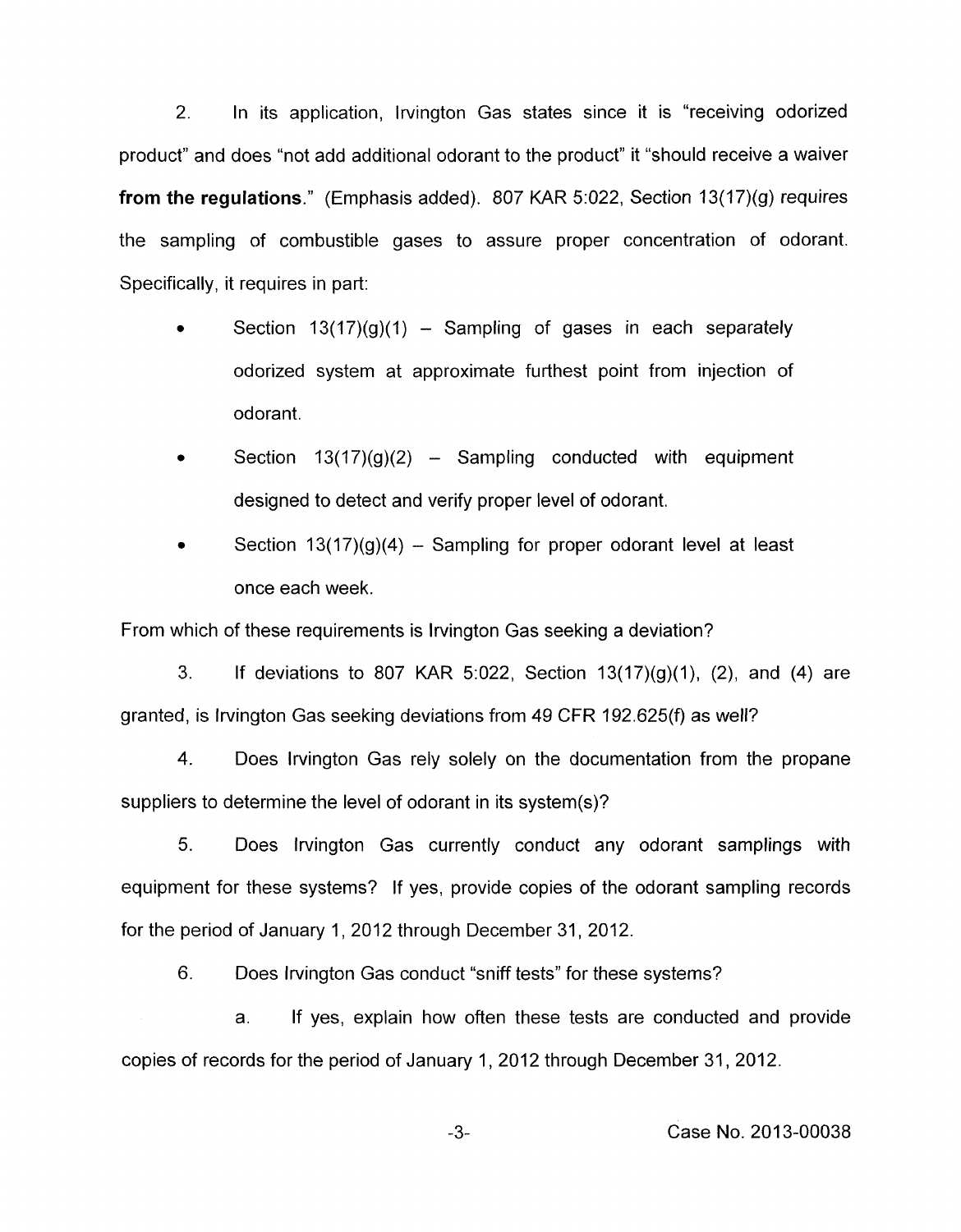b. If no, explain how lrvington Gas can ensure that the odorant in these systems is readily detectable at all times.

*7.* How often are lrvington Gas personnel in these systems performing operation and maintenance or other activities?

8. How many suppliers provide propane to these systems? Provide all invoices from deliveries to these systems for the period of January 1, 2012 through December 31,2012.

9. On average, how often are each of the tanks filled?

10. How many lrvington Gas customers in these systems use propane as the primary source of heat?

11. How does lrvington Gas determine each customer's primary or secondary use of propane?

12. Has the usage of propane in these systems changed? If so, in what way?

13. Provide a copy of the current Operations and Maintenance Manual for lrvington Gas.

<sup>4</sup>Dérolu⁄ên

ecultive Director ublic Service Commission P. 0. Box 615 Frankfort, KY 40602

APR 2 4 2013 DATED

cc: Parties of Record